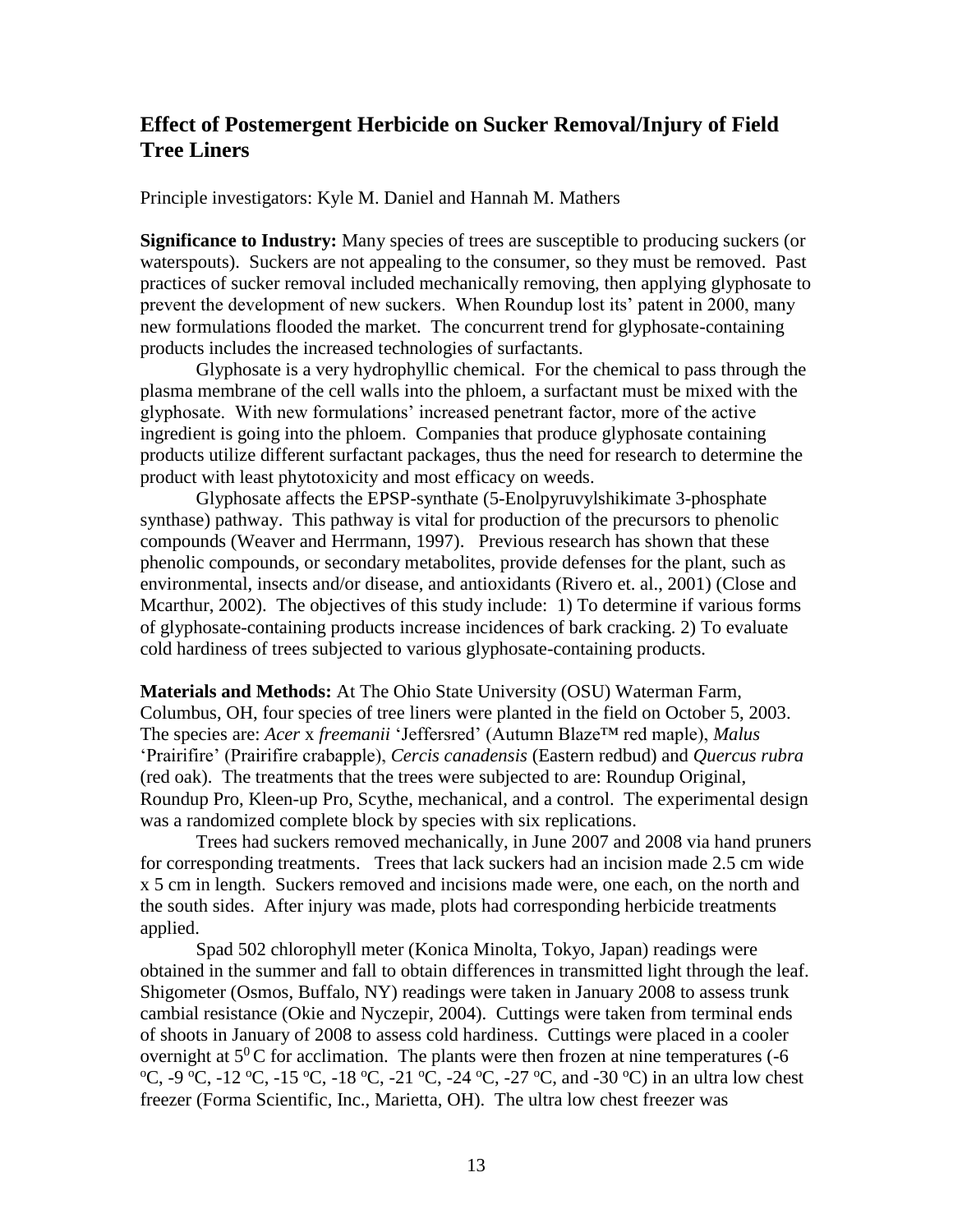programmed to so that the temperature will be lowered at a rate of  $3^{\circ}$ C per hour. Cuttings were then removed from the freezer after the temperature reached the desired level and then kept again in the cooler overnight at  $5^{\circ}$ C for acclimation. Two evaluation methods, visual (amount of live tissue) and regrowth methods (Stergios and Howell, 1973) were used to evaluate amount of live tissue after being subjected to cold treatments. For the regrowth, the cuttings were placed in a 50-50 sand/perlite mixture in a mist propagation bench in a heated greenhouse for 40 days (Stergios and Howell, 1973). For the tissue browning, the trees were placed in an incubator with 100 percent humidity for 7 days. The cuttings were then evaluated utilizing a 4x microscope (Fisher Scientific, Hampton, NH). Visual observations were conducted on a scale of one to five (one being no damage, intact, green cambium layer; five being dead, brown, non-intact cambium layer). Regrowth was collected based on callus formation, root formation, bud break, green tissue, and/or dead cuttings. Visual observations, regrowth, and shigometer data were subjected to ANOVA using the GLM procedure within SAS® (SAS Institute, Inc., Cary, NC, 2000). Fisher's least significance difference test was used to compare means with  $\alpha$  < 0.05 was used (SAS<sup>©</sup> Institute Inc.). The Type II Sum of Squares analyses was performed.

**Results and Discussion:** Maple showed the greatest number of cracks over all treatments (Table 1). This correlates with what is being observed within the industry. Roundup Original and Roundup Pro exhibited the greatest number of cracks between all Genus of trees, while the Kleenup Pro and Scythe exhibited less cracks (Table 2). This could be attributed to the increased surfactant contained within the Roundup products. The browning data indicated that control and mechanical treatments were significantly more cold tolerant than Roundup Original and Roundup Pro (Table 3). This is most likely due to the disruption of the shikimate pathway (Duke and Powles, 2008), decreasing phenolics; so therefore decreasing cold tolerance (Rivero et. al., 2001). All trees showed a decline in hardiness across all treatments as temperature decreased with the browning observations (data not shown). This study confirms Kuhns' (1992) study that glyphosate injury produces cracking in trees. This is the first study confirming that glyphosate with increased surfactant decreases cold tolerance within nursery trees. Much more work is needed to examine the shikimate pathway and its correlation to cracking.

## **References:**

- 1. Bohnert, H.J., Nelson, D.E., and Jensen, R.G. 1995. Adaptations to Environmental Stresses. The Plant Cell. Vol. 7, 1099-1111.
- 2. Close, D.C. and McArthur, C. 2002. Rethinking the role of many plant phenolics protection from photodamage not herbivores. OIKOS. 99:166-172.
- 3. Duke, S.O. and Powles, S.B. 2008. Mini-review Glyphosate: a once-in-a-century herbicide. Pest Management Science. 64:319-325.
- 4. Knaggs, A.R. 1999. The biosynthesis of shikimate metabolites. Nat. Prod. Rep. 16. pp. 525-560.
- 5. Kuhns, L.J. 1992. Glyphosate applications to the bark of nine tree species. Proceedings of the annual meeting: Northeastern Weed Science Society. v.46, pp. 23-26.